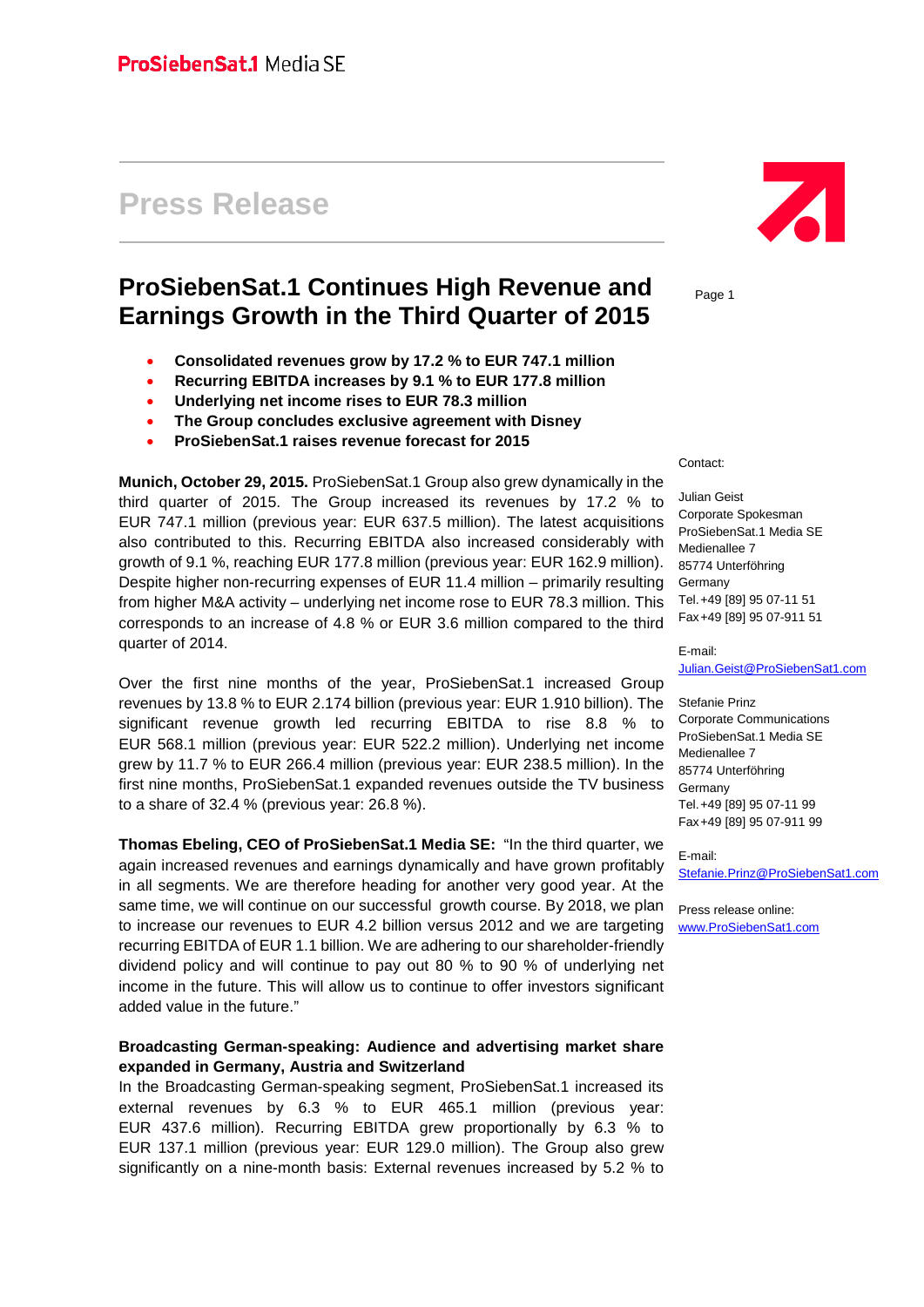

EUR 1.470 billion (previous year: EUR 1.398 billion); recurring EBITDA rose by  $P_{\text{a}ae 2 of 6}$ 5.2 % to EUR 459.9 million (previous year: EUR 437.2 million).

ProSiebenSat.1 Group increased its TV advertising and audience market shares in all German-speaking markets in the third quarter of 2015. In Germany, ProSiebenSat.1 Group achieved the best third-quarter audience share in 15 years with 30.1 % (previous year: 29.3 %). The Group has a first-class program offering also in the years to come: ProSiebenSat.1 has signed a multi-year agreement with Disney. The agreement secures the Group access to new Hollywood blockbusters und TV series from the production studios Disney, Disney●Pixar, Lucasfilm, Marvel and ABC studios. For the first time, in addition to free TV licenses, the agreement includes selected exclusive rights for pay TV and subscription-video-on-demand (maxdome).

In the TV advertising market, the Group benefited from a positive industry and economic environment and expanded its TV advertising market share in Germany to 45.5 % (previous year: 43.8 %). At the same time, the number of HD users continued to rise dynamically: They increased by 18 % to 6.0 million (previous year: 5.1 million). ProSiebenSat.1 expects this figure to grow to over nine million users by 2018. At the same time, ProSiebenSat.1 is pushing ahead with the distribution of its digital offerings: In mid-October, the Group concluded a distribution agreement for maxdome with TeleColumbus. The content of the video-on-demand portal will thus be available also via the cable network operator from the middle of next year.

#### **Digital & Adjacent: Revenues and earnings continue to grow in double digits**

In the Digital & Adjacent segment, the revenue and earnings figures grew by double-digit percentages in the periods under review: In the third quarter of 2015, external revenues increased by 31.0 % to EUR 207.9 million (previous year: EUR 158.7 million); recurring EBITDA rose by 16.7 % to EUR 37.7 million (previous year: EUR 32.3 million).

On a nine-month basis, external revenues also increased considerably with growth of 28.0 % to EUR 529.6 million (previous year: EUR 413.9 million). The high revenue growth led recurring EBITDA to rise by 17.4 % to EUR 102.0 million (previous year: EUR 86.9 million).

The positive development of revenues and earnings was driven by both organic growth and first-time consolidations. The Ventures & Commerce portfolio again made the greatest growth contribution in both periods under review. At the same time, the Group recorded significant revenue growth in the Digital Entertainment business with its video-on-demand portal maxdome and primarily advertisingfinanced online portals. In addition, the first-time consolidation of the comparison portal Verivox and the US multi-channel network Collective Digital Studio also contributed to the growth of the segment.

At the beginning of October, the Group also ensured further growth potential for its Travel vertical with the announced acquisition of the pan-European online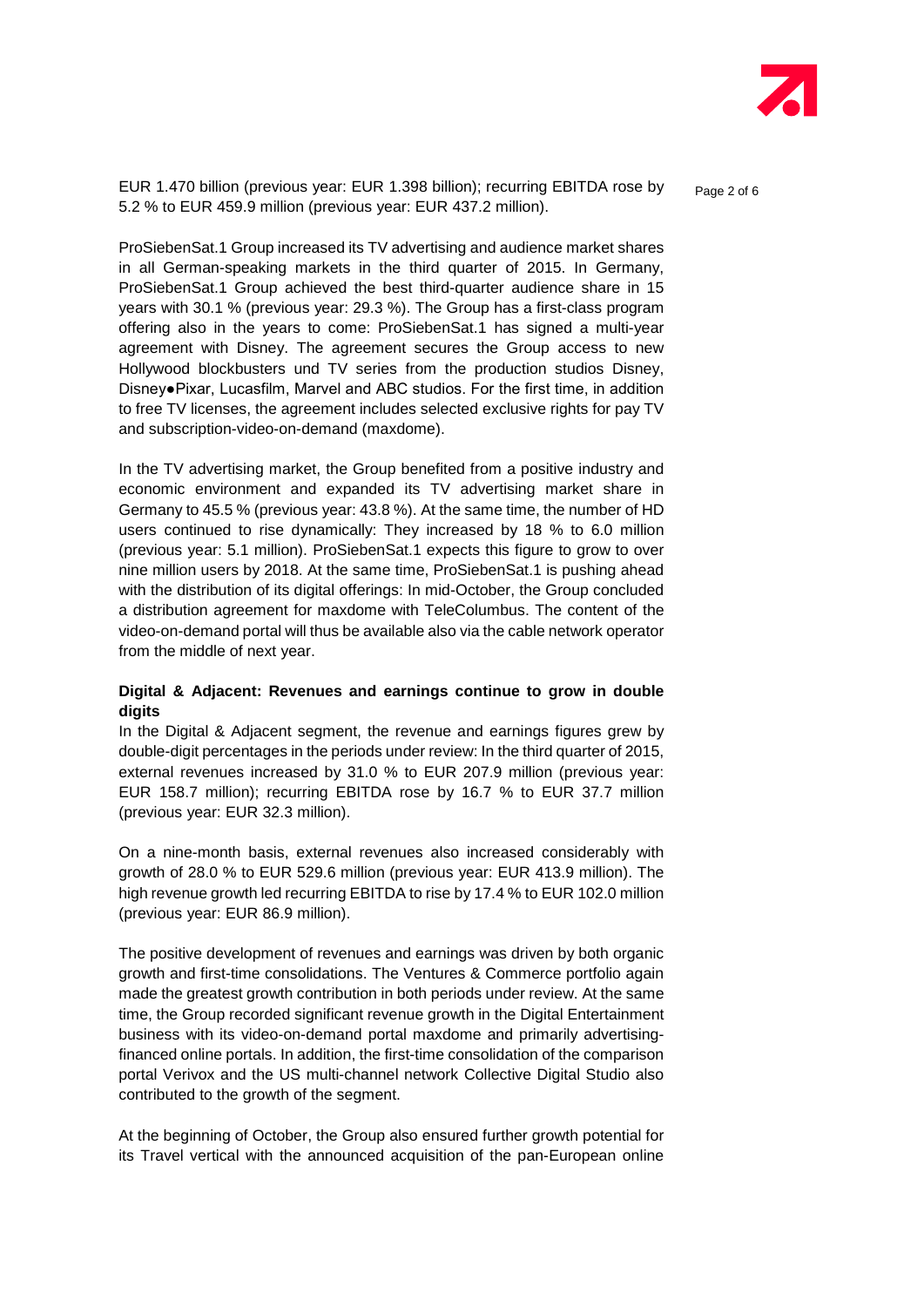

travel agent for flights Etraveli: Etraveli is represented in 40 countries and has  $_{\text{Paqe 3 of 6}}$ currently already sold 1.6 million journeys per year. ProSiebenSat.1 will now accelerate the travel agency's growth with advertising on its free TV stations. The purchase of Etraveli is still subject to approval by the antitrust authorities; consolidation is expected in the fourth quarter of 2015.

#### **Content Production & Global Sales: Production business in the USA is strongest revenue driver**

In the Content Production & Global Sales segment, external revenues increased by 79.9 % to EUR 74.1 million in the third quarter of 2015 (previous year: EUR 41.2 million). Recurring EBITDA rose to EUR 5.3 million (previous year: EUR 2.2 million), and has more than doubled. On a nine-month basis, external revenues grew by 77.9 % to EUR 174.1 million (previous year: EUR 97.8 million). Recurring EBITDA increased to EUR 10.1 million (previous year: EUR 1.0 million).

Segment revenue growth was primarily organic, with the production business in the USA again making the greatest contribution to revenues. Globally, the USA is the most important production and distribution market for Red Arrow Entertainment Group. It already operates four TV production companies in North America and is now further strengthening its presence in the digital business, too: In mid-October, Red Arrow founded Ripple Entertainment, LLC in Los Angeles. Ripple will develop its own digital media brands while exploiting the existing Red Arrow program portfolio digitally to maximize its value.

#### **Investments in profitable and dynamic revenue growth**

The Group is investing in sustainable growth across all segments and is strengthening its market position with strategic acquisitions. The aim is to diversify revenue models and to expand into rapidly growing markets. Against this backdrop, total costs rose to EUR 621.0 million in the third quarter of 2015 (previous year: EUR 520.0 million). The increase by 19.4 % is particularly attributable to the higher business volume in the Content Production & Global Sales segment and the expansion of the Ventures & Commerce portfolio. The development is also reflected by the increase in operating costs adjusted for nonrecurring expenses and depreciation and amortization to EUR 574.5 million (previous year: EUR 478.8 million).

#### **Financial result significantly improved, leverage ratio unchanged and in the target range**

In the third quarter of 2015, the financial result improved significantly compared to the previous year and amounted to minus EUR 1.5 million (previous year: EUR -22.9 million). In particular, the reassessment of the equity participations in SMARTSTREAM.TV and Collective Digital Studio (CDS) in the context of the first-time consolidation had a positive impact. The interest result was nearly unchanged year-on-year and amounted to minus EUR 22.7 million (previous year: EUR -22.2 million).

The leverage ratio was 2.2 as of September 30, 2015, and thus remained unchanged in the defined target range of 1.5 to 2.5 (September 30, 2014: 2.2).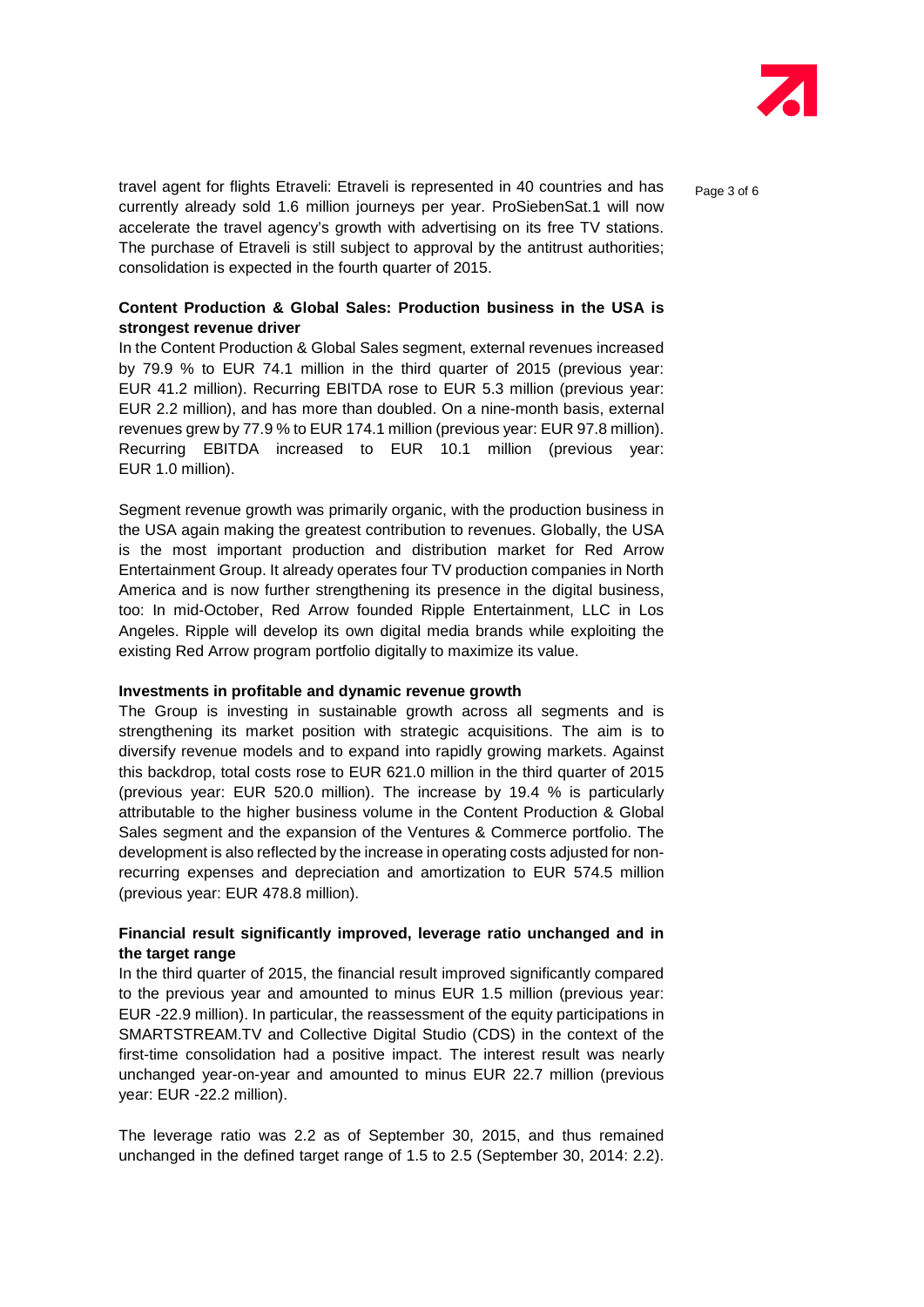

The leverage ratio shows the ratio of net financial debt to recurring EBITDA of  $P_{\text{a}q}$  and 6 the last twelve months (LTM recurring EBITDA) and is a key financial planning figure for ProSiebenSat.1. As of the same date, net financial debt amounted to EUR 1.953 billion after EUR 1.795 billion in the previous year. This was due to purchase price payments for the entities acquired in the last months and the dividend paid out in June 2015. In total, this amounted to EUR 648.3 million.

#### **ProSiebenSat.1 raises revenue forecast for 2015**

ProSiebenSat.1 Group also made a positive start to the fourth quarter of 2015 and confirms its positive outlook for the year. At the same time, the Group is raising its revenue forecast: ProSiebenSat.1 now expects to increase revenues by a low double-digit percentage for the current financial year. All segments will contribute to this. Midyear, the Group still expected an increase by a high singledigit percentage rate. Alongside the continued good business performance, the recently acquired digital companies will also promote growth. Recurring EBITDA and underlying net income are expected to exceed the previous year again. At the same time, ProSiebenSat.1 remains within a leverage target range of 1.5 to 2.5.

ProSiebenSat.1 is likewise aiming for dynamic growth in the medium term: At its Capital Markets Day in mid-October, the Group significantly raised its revenue growth target for 2018: The Company now intends to increase its revenues by EUR 1.85 billion compared to 2012 to around EUR 4.2 billion. Previously, an increase of EUR 1 billion to almost EUR 3.4 billion was planned. Recurring EBITDA is expected to rise by EUR 350 million to EUR 1.1 billion compared to the base year 2012.

Unless otherwise stated, all statements and figures relate to continuing operations. At the end of 2012, ProSiebenSat.1 announced its intention to sell its Eastern European portfolio. Until their deconsolidation, the Eastern European companies were recognized as discontinued operations as defined by IFRS 5. The sale of the Hungarian activities was completed on February 25, 2014, and the companies deconsolidated as of this date. The sale of the Romanian operations was formally and legally closed on April 2, 2014 (TV) and August 4, 2014 (radio).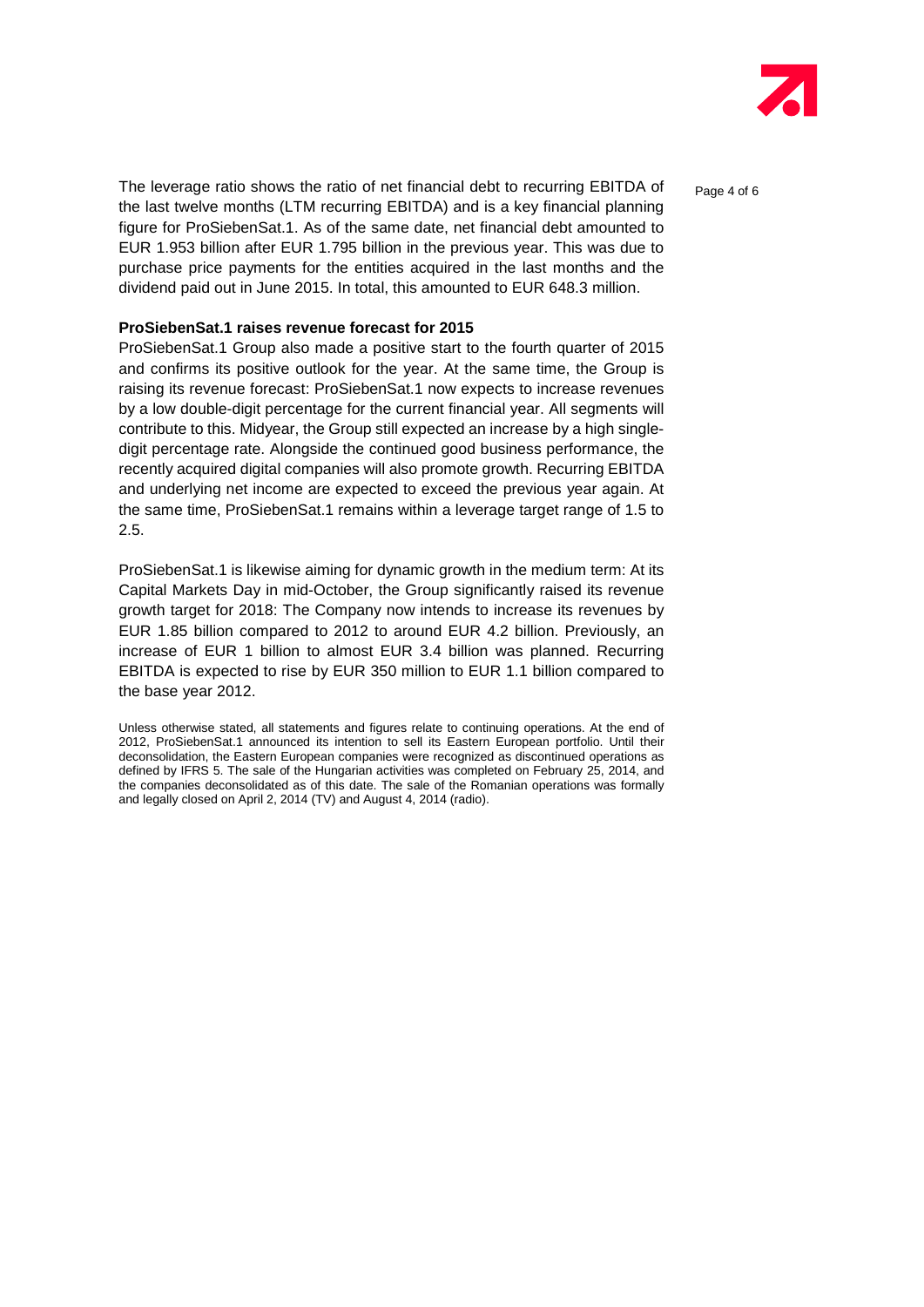

| EUR <sub>m</sub>                                                 | Q3 2015  | Q3 2014 | Change %    | $Q1-Q3$<br>2015 | $Q1-Q3$<br>2014 | Change %    |
|------------------------------------------------------------------|----------|---------|-------------|-----------------|-----------------|-------------|
|                                                                  |          |         |             |                 |                 |             |
| Revenues                                                         | 747.1    | 637.5   | $+17.2%$    | 2,174.2         | 1,909.7         | $+13.8%$    |
| <b>Total costs</b>                                               | 621.0    | 520.0   | $+19.4%$    | 1.746.4         | 1,514.8         | $+15.3%$    |
| Operating costs <sup>(1)</sup>                                   | 574.5    | 478.8   | $+20.0%$    | 1,619.1         | 1,401.4         | $+15.5%$    |
| Recurring EBITDA <sup>(2)</sup>                                  | 177.8    | 162.9   | $+9.1%$     | 568.1           | 522.2           | $+8.8%$     |
| <b>Recurring EBITDA</b><br>(in %)                                | 23.8     | 25.6    | $-1.8$ pts. | 26.1            | 27.3            | $-1.2$ pts. |
| <b>EBITDA</b>                                                    | 166.4    | 156.9   | $+6.0%$     | 537.8           | 501.5           | $+7.2%$     |
| Non-recurring items                                              | $-11.4$  | $-6.0$  | $+89.4%$    | $-30.3$         | $-20.7$         | $+46.3%$    |
| <b>EBIT</b>                                                      | 131.4    | 125.4   | $+4.8%$     | 441.3           | 412.7           | $+6.9%$     |
| <b>Financial result</b>                                          | $-1.5$   | $-22.9$ | $-93.7%$    | $-49.7$         | $-105.3$        | $-52.8%$    |
| Consolidated net<br>result (after non-<br>controlling interests) | 73.1     | 67.3    | $+8.6%$     | 252.1           | 205.7           | $+22.6%$    |
| Underlying net<br>income $(3)$                                   | 78.3     | 74.7    | $+4.8%$     | 266.4           | 238.5           | $+11.7%$    |
| Basic earnings per<br>share (underlying)<br>(EUR)                | 0.37     | 0.35    | $+4.6%$     | 1.25            | 1.12            | $+11.5%$    |
| Free cash flow                                                   | $-154.0$ | 26.0    | $>100.0\%$  | $-78.1$         | $-20.8$         | $>+100.0\%$ |
| Cash flow from<br>operating activities                           | 339.9    | 299.6   | $+13.5%$    | 1024.8          | 899.6           | +13.9%      |

### **ProSiebenSat.1 Group key figures on the basis of continuing operations**

| EUR <sub>m</sub>          | Sep. 30, 2015 | Dec. 31, 2014 | Sep. 30, 2014 |
|---------------------------|---------------|---------------|---------------|
|                           |               |               |               |
| Equity                    | 750.3         | 753.9         | 551.7         |
| Equity ratio (in percent) | 16.5          | 19.3          | 15.3          |
| Cash and cash equivalents | 223.5         | 470.6         | 176.8         |
| Net financial debt        | 1,952.6       | 1,502.5       | 1,794.9       |
| Leverage $(4)$            | 2.2           | 1.8           | 2, 25         |